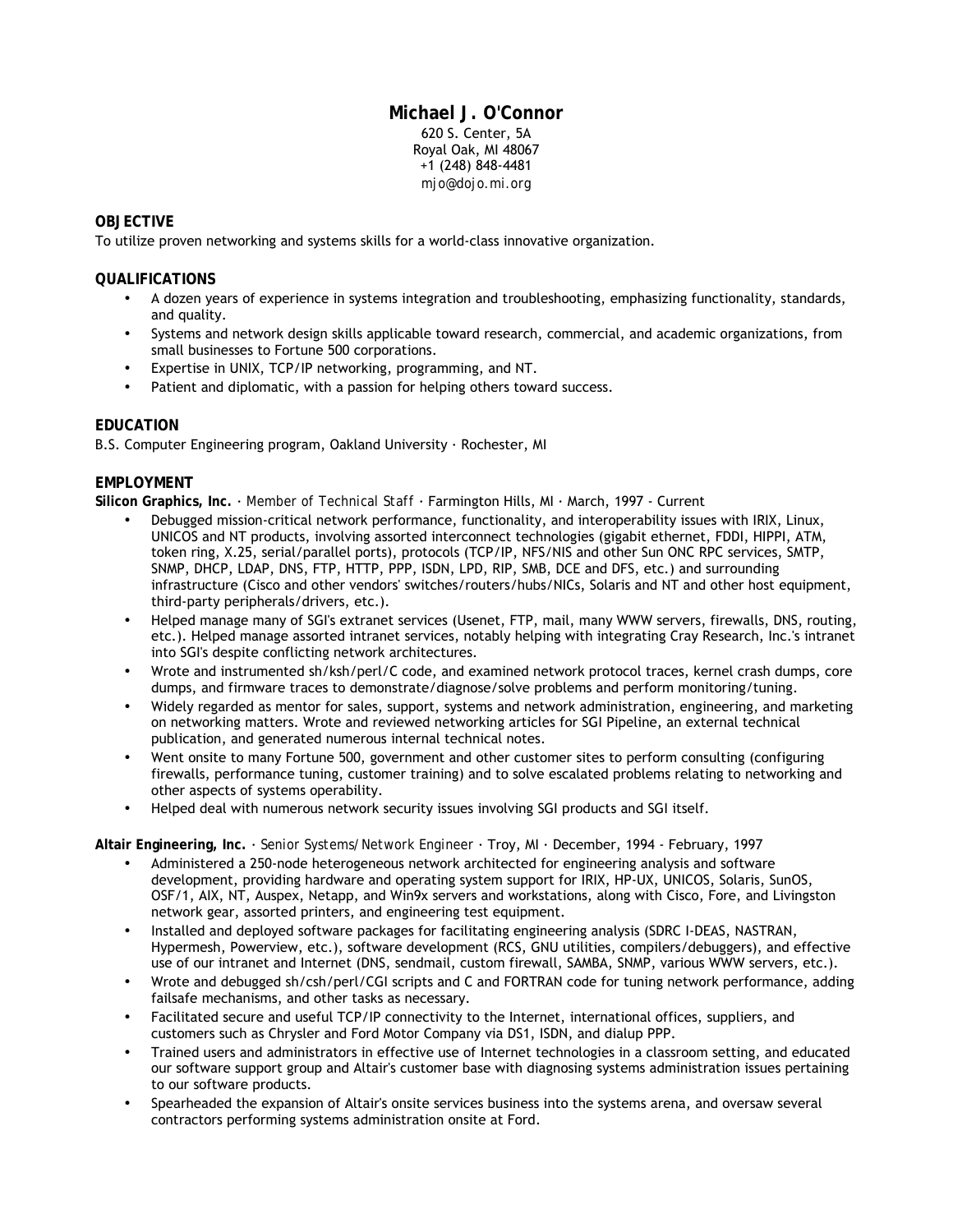## **Michael J. O'Connor**

### **EMPLOYMENT** *(Continued)*

**General Motors Corporation** ∙ *Consultant* ∙ Warren, MI ∙ August, 1994 - November, 1994

- Assisted in the deployment and maintenance of a 500-node heterogeneous UNIX network for GM's Mid-Sized Car division.
- Streamlined their AIX compute and file server cluster, making it more productive for users.
- Evaluated Netview/6000, HP Openview, and other network monitoring products.
- Trained EDS systems administrators in effective systems and network administration.

**Ford Motor Company** ∙ *Consultant* ∙ Dearborn, MI ∙ November, 1991 - August, 1994

- Built a 150-node heterogeneous network for Ford's Overseas Engineering division from the ground up, providing hardware and software support for DEC, HP, SGI, IBM, and Sun workstations, IBM PCs, Cisco routers and Synoptics hubs, Prime data collectors, and assorted printers.
- Tested, certified, documented, and assisted in the deployment of UNIX engineering software (PDGS, RS/1, Aries, FMEAplus, Unigraph, AutoCAD), printers, and other applications (SoftWindows, Informix/Wingz, FrameMaker, Interleaf) for Ford Product & Manufacturing Systems' managed workstation environment.
- Wrote sh/csh/perl scripts and C code as necessary, for automating submittal process to Ford's Crays, and for evaluating and developing Ford proprietary UNIX solutions for email, Usenet, project planning, custom installation, and SNA and TCP/IP network monitoring.
- Assisted Ford's Electric Vehicle program and other Ford divisions with the launch and development of their UNIX engineering workstation environments, with emphasis on integration into Ford's global computing environment.
- Managed public Internet resources, helping to secure Ford's external Internet connection and supplier connectivity, maintaining Ford's Usenet backbone, and being the first person to deploy WWW technologies at Ford.

**Strategic Dynamics, Inc.** ∙ *Consultant* ∙ Southfield, MI ∙ September, 1990 - November, 1991

- Assessed computer resource needs for local businesses, deploying Novell Netware, Microsoft LAN Manager, AppleTalk, and UUCP/Usenet network systems, various databases (dBASE III, Microsoft), and buying hardware/software as needed.
- Instructed in use of PC applications (WordPerfect, Lotus 1-2-3, AutoCAD) in personal training sessions, creating custom documentation for clients as necessary.
- Assisted in forming and teaching an introductory System V UNIX and Bourne Shell Programming course in a classroom setting, and ported various UNIX applications to the System V/Prime EXL series, MIPS RISCOS, and other UNIX environments.

**Oakland University** ∙ *Systems Programmer* ∙ Rochester, MI ∙ September, 1989 - October, 1990

- Assisted staff and students with UNIX, VMS, MS-DOS/Windows, and Macintosh hardware and software support.
- Designed custom user management and queue management software and GUI in UNIX and VMS C, VMS DCL, DOS batch, and UNIX sh/ksh.
- Helped to manage TCP/IP Internet, DECnet, Novell Netware, BITNET, UUCP/Usenet, and PCSA/PathWorks network connectivity on campus.
- Taught classes and conducted seminars at beginner and advanced levels in VMS, UNIX, C, DCL, Pascal, sh/csh/ksh for students, faculty, and staff.
- Managed student employees as necessary.

**Nalco Chemical Company** (Fortune 500) ∙ *Programmer* ∙ Naperville, IL ∙ March, 1988 - August, 1989

- Responsible for software design, development, support, and marketing for Trendcheck, a PC-based quality control system for plant floor use. Trendcheck is a data collector/database designed to help clients engage in efficient chemical usage based on statistical analysis of keyed-in and sensor-read data, and is still in use at Nalco client sites.
- Assisted VMS and MS-DOS users with applications use (VMS DCL, MINITAB, MASS-11, many MS-DOS applications). Designed end-user menu interface using VMS SMG to enhance productivity.
- Managed SunOS and DEC Ultrix integration with existing VMS DECnet, and helped to introduce TCP/IP technologies into the lab.
- Worked with development of waste-oil recovery processing (HEC/hydrocarbon emission control).